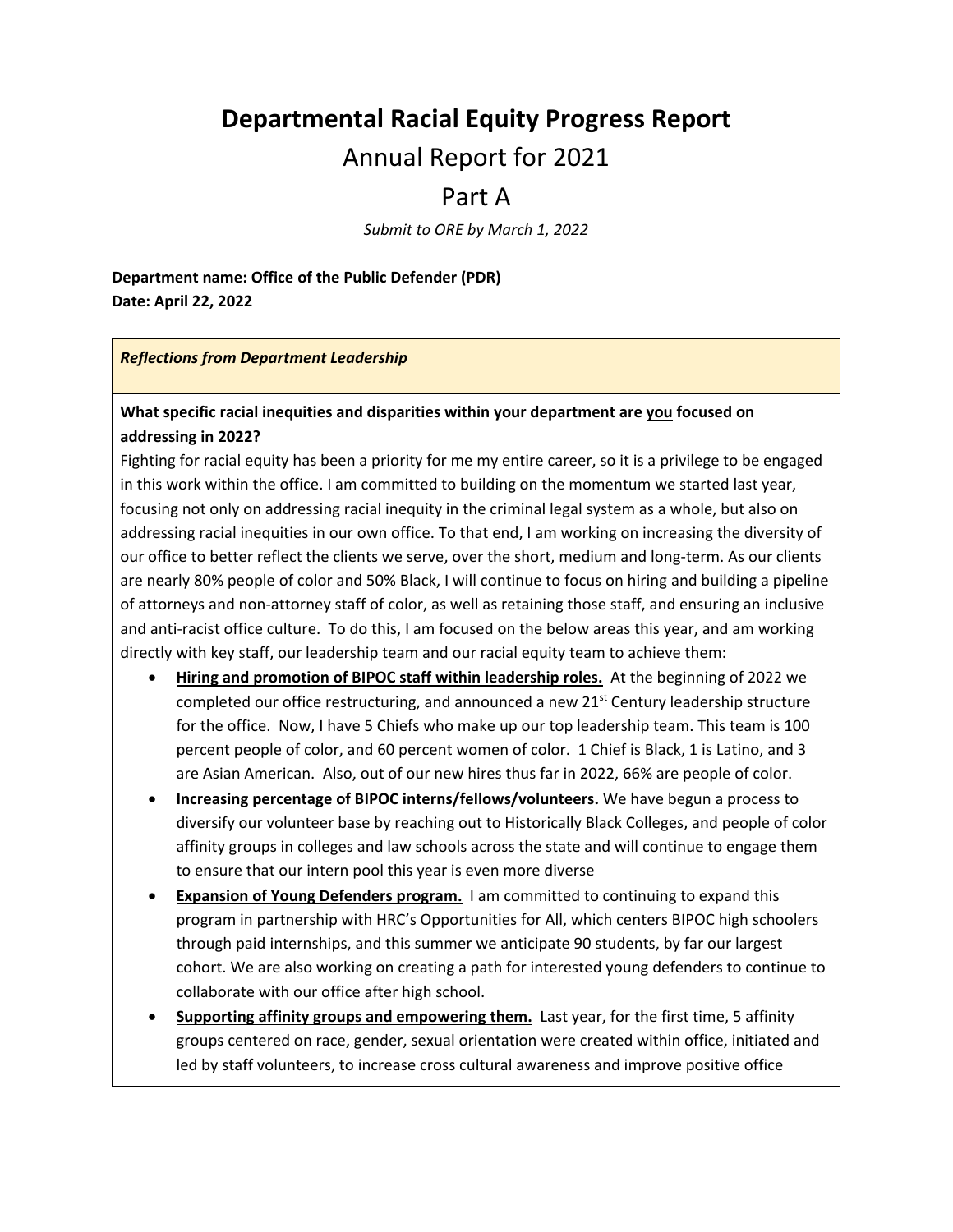culture. We will continue to support these groups by supporting meeting spaces, trainings and events led by these affinity groups.

- **Developing an internal office strategic plan in alignment with racial equity action plan.** As part of the office restructuring we are currently developing an internal office strategic plan for the next 4 years, and I am committed to ensuring that it fully aligns with and supports our racial equity action plan.
- **Developing a new series of Trainings/Workshop on racial equity issues.** I personally brought on an outside trainer to work with our office this year, to specifically focus on racial equity, bias, inclusive office culture.
- **Retention of BIPOC Employees.** I am advocating for additional funding in the city budget process this year to ensure that our support staff- majority of whom are BIPOC - have room to be promoted to higher classifications or given additional steps. I'm also committed to promoting existing BIPOC staff into leadership roles.

**Please describe your engagement to date with your Racial Equity Leaders. What specific types of support are you providing your Racial Equity Leaders and other employees doing this work?**  I have worked closely with our Racial Equity Team for the past year and will continue to do so in 2022,

to ensure that all parts of our office prioritizes this internal racial equity work. This Team is made up of staff across all units of the office, and is co-led by my Chief of Staff and SF Policy Director. When racial equity team members have to do additional work for the plan, I ensure that their managers are aware of this extra workload and adjust their workload accordingly. I meet with this team every month to check in on racial equity goals. I also meet separately with my Chief of Staff weekly, and much of her responsibilities relate to not only ensuring the smooth implementation of the racial equity plan, but also overseeing our office-wide efforts to continually build a positive, inclusive, antiracist office culture.

I have also continually sent a clear and ongoing message to my management team- and to our overall staff - to prioritize racial equity across all units and office.

**Acknowledged by** 

<sup>1</sup>ino *Rei*ja

**Manohar Raju, SF Public Defender, April 22, 2022**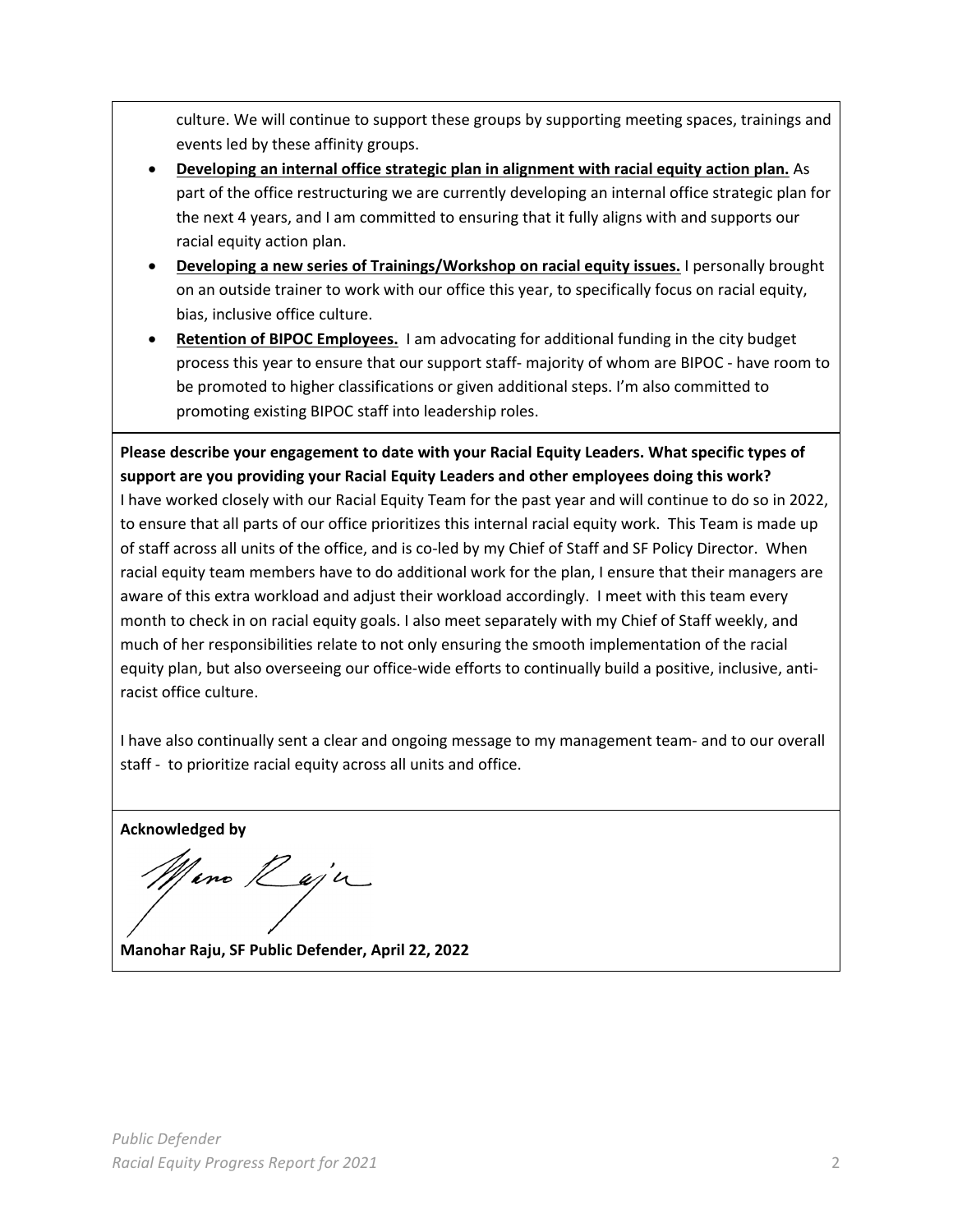## *1. Hiring and Recruitment*

The PDR's goals are to; (1) recruit by outreach to and through job fairs, BIPOC professional networks, community based organizations, historically Black colleges and universities, law school career development centers, 4 year and community colleges, paralegal programs, for profit college programs and career centers, the City's Public Service Trainee Program (PST), and dislocated worker programs; (2) attract, hire, promote, and retain staff and leaders who reflect the communities we serve; (3) develop and implement regular staff and management training designed to educate recognize, celebrate, and include the collective of differences and similarities, values, beliefs, experiences, backgrounds, traditions, and cultures; and (4) enhance the full participation and contribution of all employees, and dismantle institutional and interpersonal racism, inequity, and disproportional power, and privilege. In 2020, our attorney staff is 43% white, 19% Asian, 17% Black, 16% Latinx, and 4% other racial and ethnic groups. Our goal is to have our attorneys better reflect the populations we serve. We will enhance our recruitment and hiring efforts to achieve this goal. In the next 4 years, I would like to see an increase in the percentage of Black and Latinx attorneys and all staff, with the goal of having the demographics of entire staff better reflect the clients and communities we serve.

## **Changes implemented over the 2021 calendar year**

*If relevant, include action numbers from the RE Action Plan.* 

- Developed and executed Employee Engagement survey in Dec. 2020, survey results were analyzed at the start of 2021. Did not execute ion 2021 but will change 1 annual survey instead of 2. (1.1.2)
- Sponsored College Presentation with SFSU and Cal Stare East Bay; Developed outreach brochure for student interns at HBCUs; Developed new intern brochure and included on Citywide website. Developed list of recruitment resources and contacts including BIPOC organizations and associations, local colleges/universities, HBCUs etc. (1.2.2)
- Hired 3 Fellows as permanent employees; including 1 Latinx female and 1 multi-racial female. 3 Volunteer Attorneys (VAPS) hired as permanent employees including 1 AA male. Diversified Interns within Immigration Unit (67% Latinx, 17% Black, 17% Caucasian). (1.3)
- Solidified inclusion of Young Defenders program within Opportunities For All (1.3.2)
- Created and maintained [Provisional Licensed Lawyers program-](https://www.calbar.ca.gov/Admissions/Special-Admissions/Provisionally-Licensed-Lawyers#:%7E:text=The%20original%20program%20allows%20eligible,of%20the%20provisionally%20licensed%20lawyers)hosting 3 law school graduates. Hosted trainings 2-4x a month open to all staff, interns and fellows. Intern and fellow specific trainings hosted weekly. (1.3.4)
- Developed and implement a standardized interview process and questions for attorneys. (1.4.1)
- Developed interview panels made up of a diverse group of employees including more than 50% BIPOC and women as well as representation from LGBTQ community. (1.4.2)
- Conducted bias & white Supremacy Culture training for employee interview panelist. (1.4.3)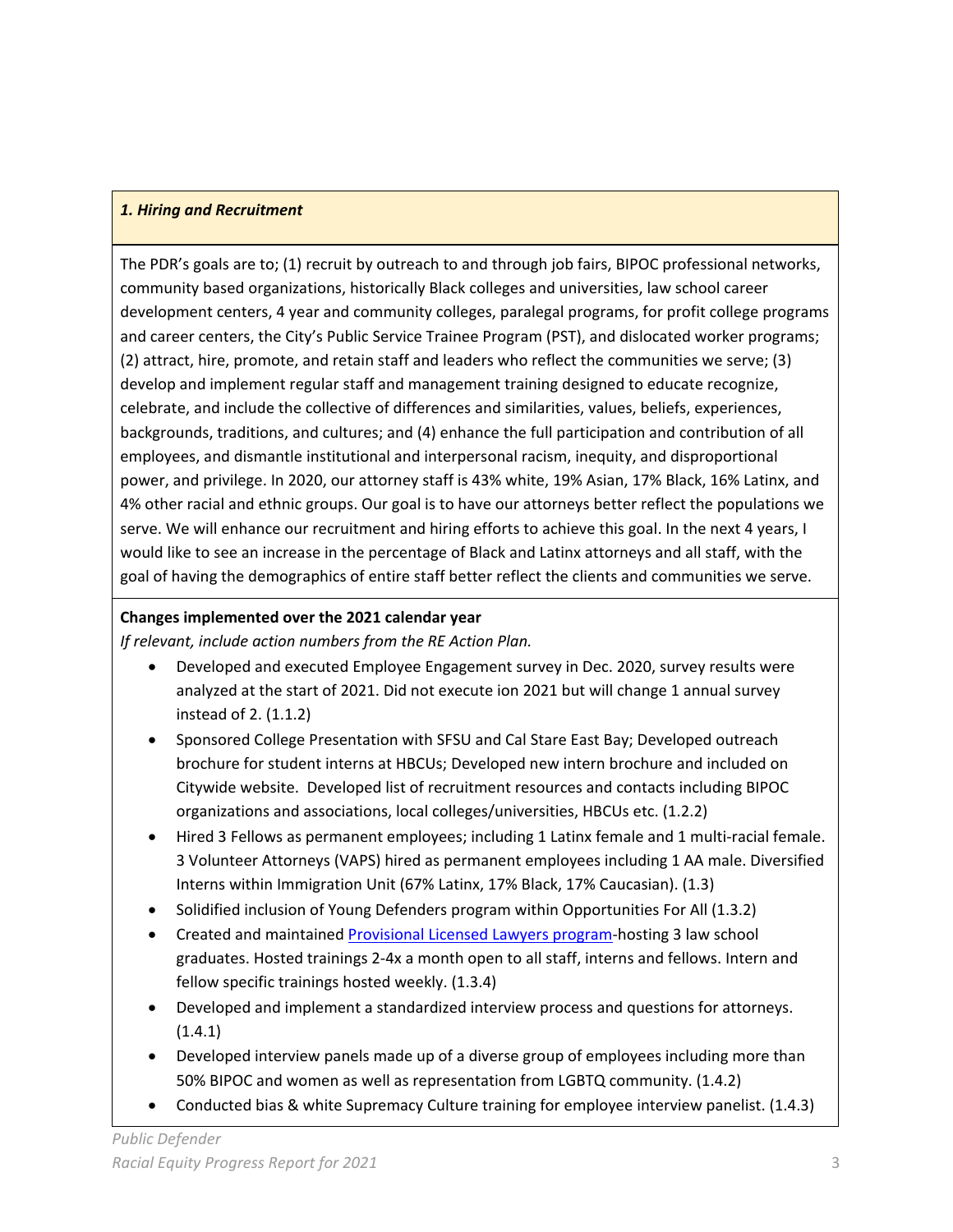- Hired 32 new employees (8 support staff and 24 attorneys). Demographically our new employees identify and represent-24 women, 7 Asians, 6 Latinx, 4 Black/AA, and 3 multiracial. (1.5)
- Started developing specific job description for attorney manager positions. (1.5.1)
- Hosted 17 Fellows all of which were paid through our partnering law school programs. Hosted 25 interns of color, including 6 Black/AA. Hosted 15 VAPS.(1.5.2, 1.5.3)
- Explored paralegal pathway program. (1.5.3)
- Conducted office wide Implicit Bias Training. (1.6.1)
- Improved intern on-line application process; submission 1x a year instead of per 3 sessions.

**Priority actions for 2022 calendar year, including opportunities for staff input and decision-making** *If relevant, include action item numbers from the RE Action Plan. Please also highlight any major revisions made to RE Action Plan since first submission.*

- Conduct annual Employee Engagement survey. (1.1.2)
- Continue to explore, attract and hire diverse candidates. Office is currently comprised of 203 employees of which 56% are female and 44% male; 39% White, 24% Asian, 19% Latinx, 13% Black/AA, 5% other racial and ethnic groups. (1.2)
- Continue to hire from our diverse candidates of Law School Fellows & VAPS. (1.3)
- Continue to support and build up Young Defenders program. (1.3.2)
- Provisional Licensed Lawyers program sunsets June 1. Hosting 2 law school graduates. (1.3.4)
- Continue to increase employee diversity on interview panels. (1.4.2)
- Develop and finalize Intern Manual. (1.4.7)
- Continue to partner with local law schools to bring in a diverse cohort of Fellows. While also exploring other outside funding sources for students who do not have access to a paid program within their respective law schools. (1.5.2, 1.5.3)

## *2. Retention and Promotion*

## **Goals and performance measures**

The PDR's goal is to devise effective employee retention strategies. Generally, employees will stay with the PDR if the pay, working conditions, developmental opportunities, and overall cultural values are equal to or greater than the employee's contributions (e.g., time and effort) required of the employee, though we also recognize PDR's value in developing social justice fighters who can then bring their skills to allied organizations. The PDR will design and implement strategies that allow us to evaluate and understand why employees leave the PDR, and why they stay. Successful strategies will allow the PDR to: (1) identify, promote, and retain employees who share the department's commitment to equity, diversity, inclusion, fairness; (2) cultivate cultural competency required to represent our clients; and (3) enhance the full participation and contributions of all employees. We will conduct regular employee surveys to remain engaged with the concerns of our staff to address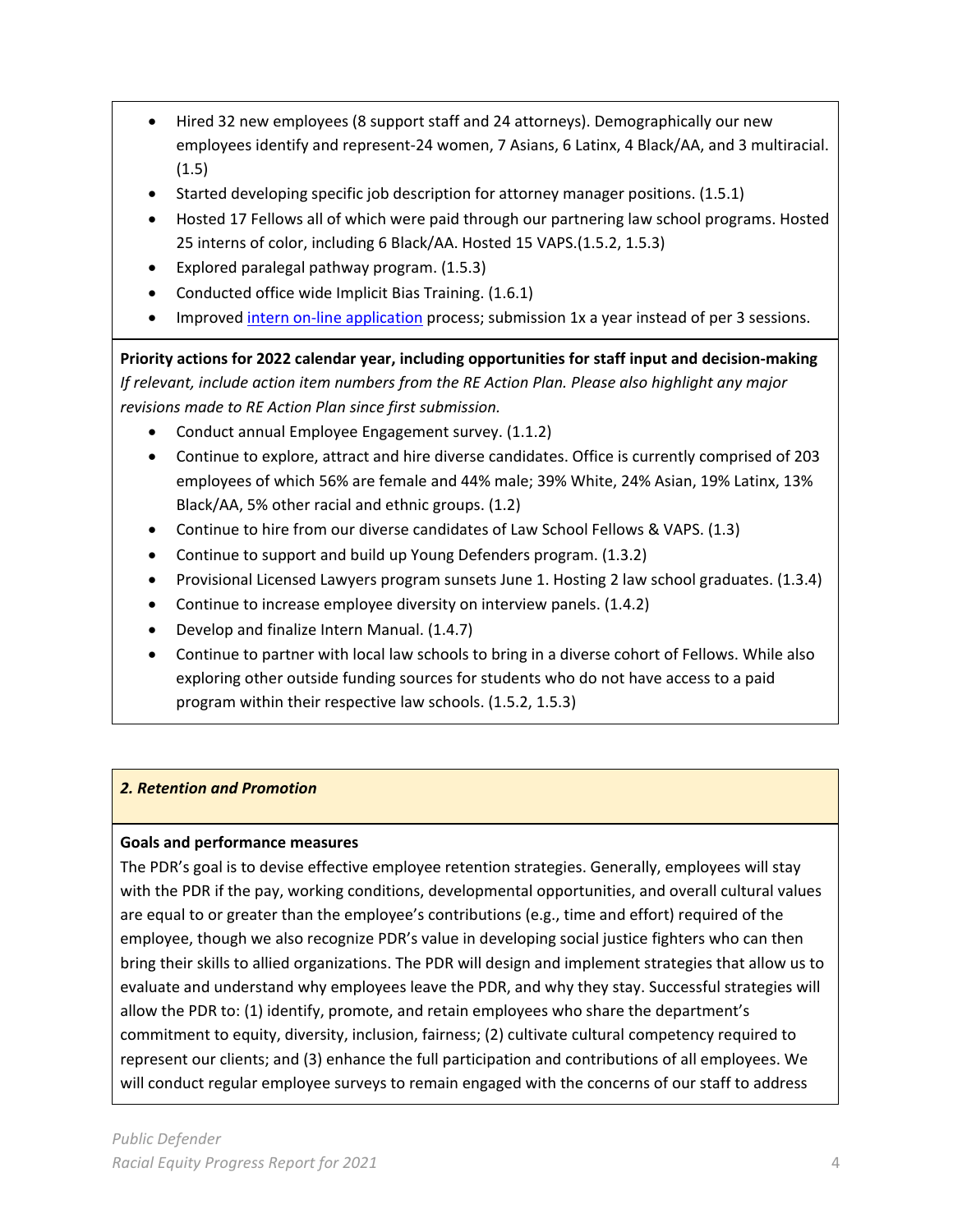issues, and create a workplace culture that respects, supports, and encourages all our employees. Additionally, in the next two years, we will develop and implement a mentorship program to support and help retain our attorneys of color. Additionally, in the next three years we will communicate with other public defender offices to explore the creation of networks to support our dedicated employees who work most often outside of the courtroom.

## **Changes implemented over the 2021 calendar year**

*If relevant, include action numbers from the RE Action Plan.* 

- Provided PPE and support including air purifiers for shared spaces. Created a COVID health and safety committee that focused on equity around staff office layout, physical protocols etc. Allowing staff to return to office 3 days a week. (2.1.3)
- Developed and executed Employee Engagement survey in Dec. 2020, survey results were analyzed at the start of 2021. Based on survey feedback that we received, PDR increased trainings and workshops centered on equity and inclusion and looked for new ways to support all units. More intentional in new recruitment efforts, and brought in more diverse hires, interns and fellows, so that we as an office better reflect the clients that we serve. Worked on developing clearer and more consistent communication regarding workplace safety and employee wellness during the pandemic. Did not execute in 2021 due to staff transitions. (2.4.1, 2.4.2)

**Priority actions for 2022 calendar year, including opportunities for staff input and decision-making** *If relevant, include action item numbers from the RE Action Plan. Please also highlight any major revisions made to RE Action Plan since first submission.*

- Open Office to general public in safe manner for employees and public. (2.1.3)
- Analysis of pay equity across race and gender. (2.3.1, 2.3.2)
- Providing additional supports for our female and BIPOC employees. (2.3.4, 2.3.5)
- Conduct annual Employee Engagement survey. (2.4.1, 2.4.2)

#### *3. Discipline and Separation*

#### **Goals and performance measures**

The PDR's goal is to (1) implement regular training in implicit bias for all staff, management coaching, supervisor coaching, articulate job performance expectations, and regularly conduct performance evaluation; (2) ensure that the department's commitment to equal employment opportunities, equity, diversity, inclusion, and fairness is not deposited solely in the role of the Director of Equity and Engagement; and (3) ensure that the department's commitment is sewn into is fabric, and practiced by employees, management, and leadership. The PDR will develop an exit interview process to collect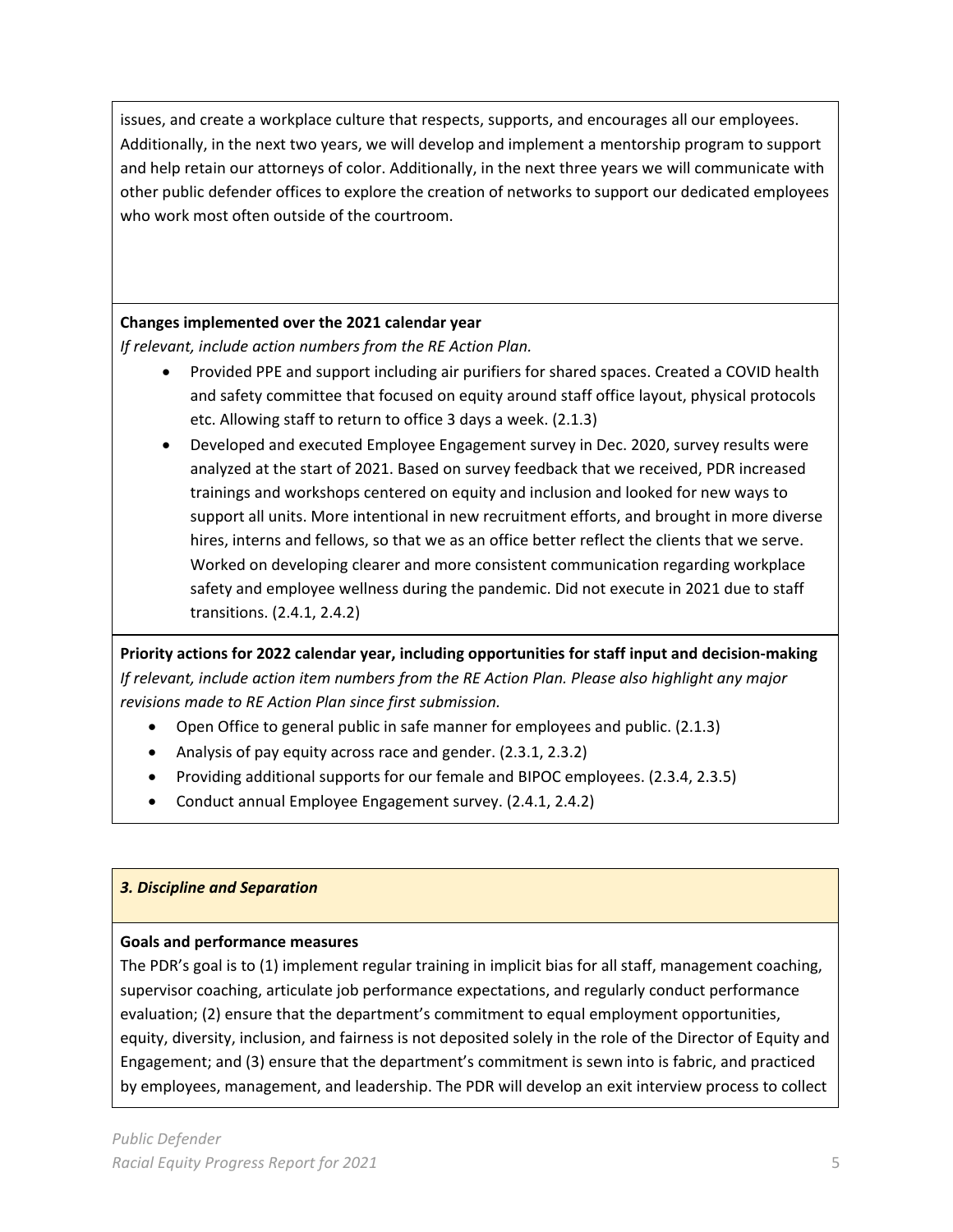relevant data and track the reasons for separation. We will carefully examine the data over time to determine if separations are correlated with gender, race, sexual orientation, or other protected categories.

## **Changes implemented over the 2021 calendar year**

*If relevant, include action numbers from the RE Action Plan.* 

- 29 separations: 4 Asians, 5 Black, 8 Latinx and 11 White.
- and 1 released, 21 Females.
- Management training held on how to successful navigate performance and disciplinary challenges. (3.1.3)
- Developed exit interview process to included racial equity lens. (3.2.1)

**Priority actions for 2022 calendar year, including opportunities for staff input and decision-making** *If relevant, include action item numbers from the RE Action Plan. Please also highlight any major revisions made to RE Action Plan since first submission.*

- Develop an exit interview process to collect relevant data and track the reasons for separation. We will carefully examine the data over time to determine if separations are correlated with race, sex, or other protected categories. (3.1.1, 3.1.2)
- Continue to offer support for managers to address employee performance challenges. (3.1.3)

## *4. Diverse and Equitable Leadership*

#### **Goals and performance measures**

The PDR's goal is to recruit, hire, promote, and retain management that is committed to the vision as articulated by the Public Defender, which includes racial equity, equity more generally, diversity, fairness, inclusion, and sustained employee engagement. Diversity within the management team should be considered from a wide variety of perspectives: race, ethnicity, disability, gender, gender identity, sexual orientation, religion, age, life experiences, cultures, backgrounds, viewpoints. A diverse and committed management team will empower employees, and maximize the efforts of employees towards the achievement of the PDR's goals. We will promote leadership outside of traditional management structures by creating opportunities for mentorship, coaching, and leading trainings for other staff. We will ensure that the initiative includes our employees of color by encouraging the creation of a variety of employee resource groups, and engaging with such affinity groups as we develop these opportunities.

## **Changes implemented over the 2021 calendar year**

*If relevant, include action numbers from the RE Action Plan.* 

- Started developing specific job description for attorney manager positions.
- Ensured interview panel was trained on City policies. (4.1.1)
- Conducted office wide Implicit Bias training. (4.1.2)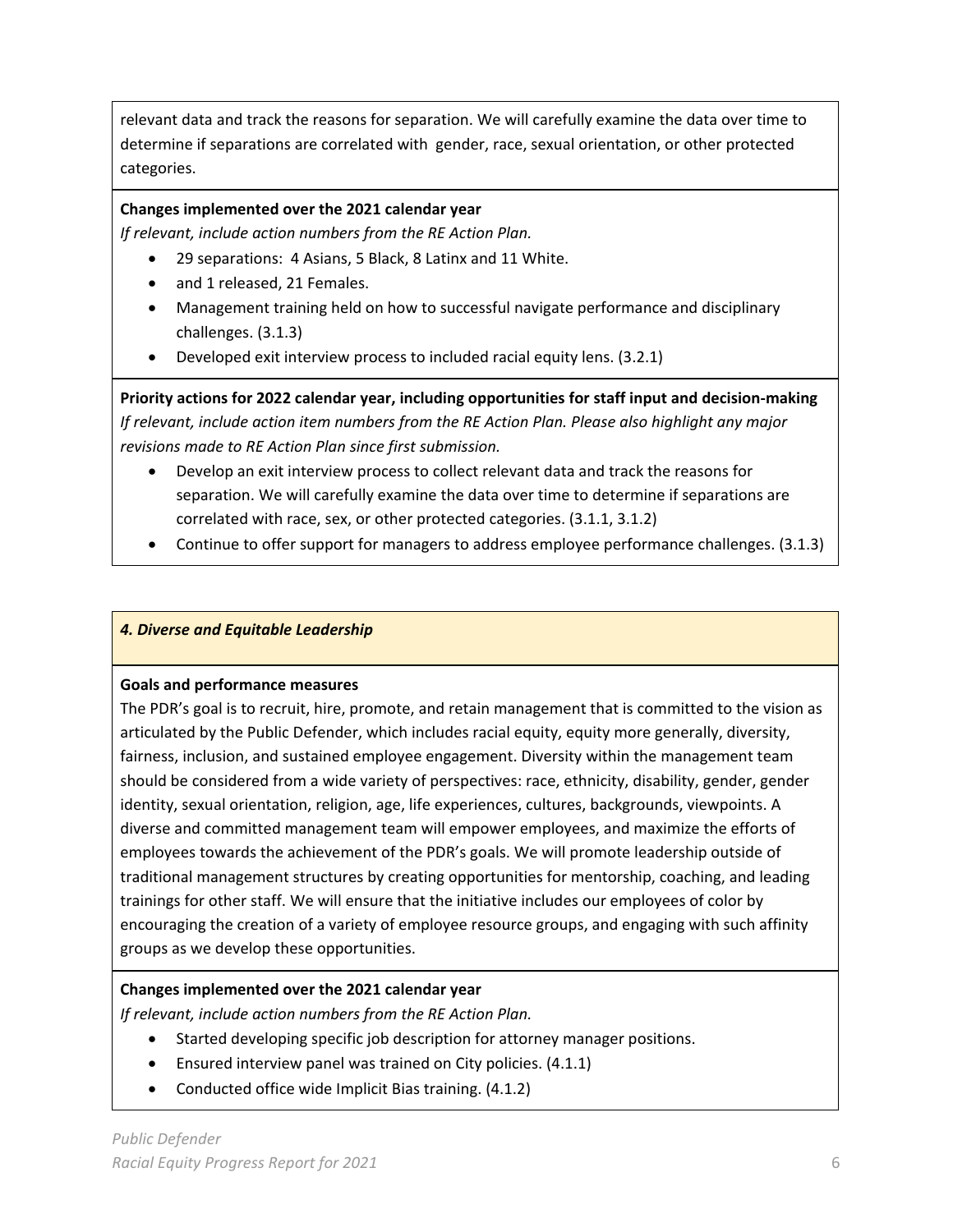**Priority actions for 2022 calendar year, including opportunities for staff input and decision-making** *If relevant, include action item numbers from the RE Action Plan. Please also highlight any major revisions made to RE Action Plan since first submission.*

- Finalize Managing Attorney job descriptions.
- Continue to offer office-wide implicit bias trainings. (4.1.2)
- Implement new leadership structure to include 4 new Chiefs comprising of all people of color (2 East Asian, 1 South Asian, 1 Black/AA) and 3 females and 1 male. Add leadership data to annual report. (4.1.3)
- Build upon leadership and feedback of affinity groups to help inform and move forward REAP. (4.1.4)
- Include REAP and discussion when hosting Leadership and Unit Retreat(s). (4.2.2, 4.2.3, 4.2.4)

#### *5. Mobility and Professional Development*

Encourage rotation of employees through various functions and units and into lead positions, to give them the chance to round out their skills and prepare for management positions. Educate employees and managers about job crafting, which is the process of an employee and manager customizing the employee's job by proactively modifying the work (tasks, assignment types) and interactions with others at work. Within the next year, for the 11 job classifications which the PDR oversees, we plan to consult with the DHR to incorporate our diversity, equity, and engagement values into the knowledge, skills, and abilities portions of the job classifications. This will enhance our ability to recruit and support the mobility of staff which adopt and support the important values and goals of diversity, equity, inclusion, fairness, and employee engagement as well as the mission of our office to zealously represent the indigent in the criminal legal system.

## **Changes implemented over the 2021 calendar year**

*If relevant, include action numbers from the RE Action Plan.* 

- Hosted 44 office wide and specialized training for each workgroup/classification. (5.1.1, 5.1.3)
- Incorporated racial equity questions for exit interview. (5.2.1)

**Priority actions for 2022 calendar year, including opportunities for staff input and decision-making** *If relevant, include action item numbers from the RE Action Plan. Please also highlight any major revisions made to RE Action Plan since first submission.*

- Continue to host office wide and specialized training for each workgroup/classification. Incorporate increased trainings applying racial and gender lens to assist in improving trial outcomes. (5.1.1, 5.1.3)
- Standardized annual employee performance evaluation process. (5.2.1)
- Allow employees to explore work/initiatives in other units to gain better skills sets and knowledge.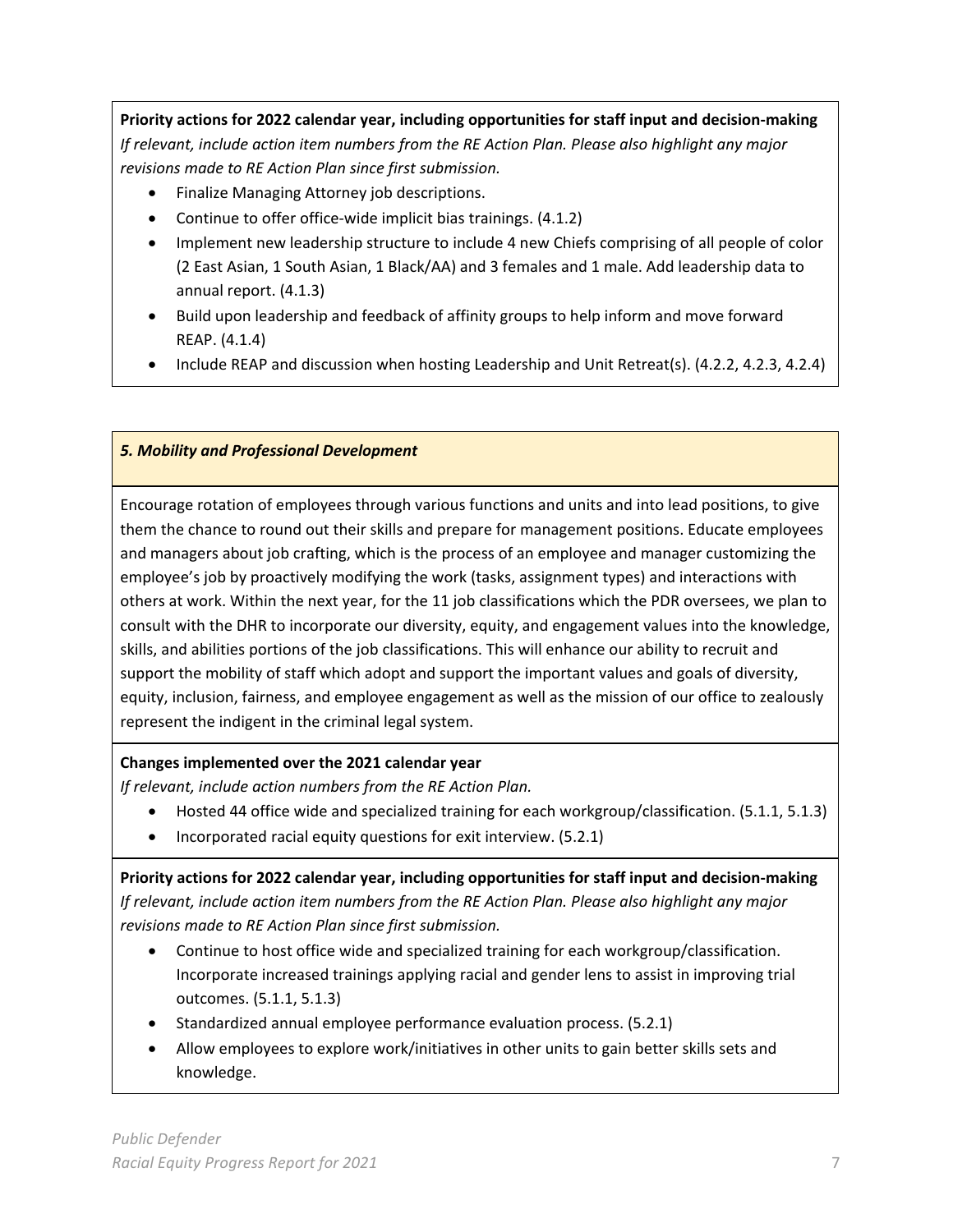#### *6. Organizational Culture of Belonging and Inclusion*

#### **Goals and performance measures**

Create clear messaging to employees which states the department's equity, diversity, inclusion, fairness and engagement values. Develop a campaign to embed the values within the department using signage, wall hangings, and publications regularly distributed to the employees. Foster professional interpersonal relationships to increase cross-generational, cross-cultural, cross-racial, and other forms of intentional communication among employees. Beginning in 2021 and extending through 2022 we will roll out a new employee and management training program. We will ensure that our employees understand unconscious bias and are given more tools to use to improve communication among staff and between staff and management. Our effort will also include management coaching and management training. Our goal is to implant our values of equity, diversity, inclusion, belonging, fairness, and employee engagement. Our new employee survey efforts and training plan will serve as a way to integrate our values and foster an engaged and connected workplace culture.

#### **Changes implemented over the 2021 calendar year**

*If relevant, include action numbers from the RE Action Plan.* 

- RE Team met bi-weekly to monitor progress of RE Action Plan and make adjustments when necessary. (6.1.2 & 6.1.3)
- Affinity Groups created representing-Black, Latinx, API and Women. Creating a Microsoft teams platform for each. (6.1.5)
- Intern orientation requires them to attend unconscious bias and sexual harassment trainings. (6.1.6)
- Unable to conduct EE survey due to transition in role of Director of Equity & Inclusion. (6.1.7)
- Cultural events. Hosted a series of speakers and recommend booklist for Black History Month; Hosted National Hispanic Heritage month programming. (6.2.2)
- Weekly internal communications highlighting events, staff accomplishments, and press releases periodically include MAGIC offerings and community engagement opportunities. Despite the pandemic MAGIC Programs hosted. (6.4.1,6.4.2, 6.5.2)
- Hosted Financial wellness trainings.
- Identified and implemented a tool (Name Coach) to allow staff to provide individual name pronunciation guidance.

**Priority actions for 2022 calendar year, including opportunities for staff input and decision-making** *If relevant, include action item numbers from the RE Action Plan. Please also highlight any major revisions made to RE Action Plan since first submission.*

- Continue to celebrate and acknowledge cultures that reflect office community. (6.1)
- EE Survey**-** Conduct EE survey 1x a year instead of 2x a year. Revise questions to be more inclusive. (6.1.7)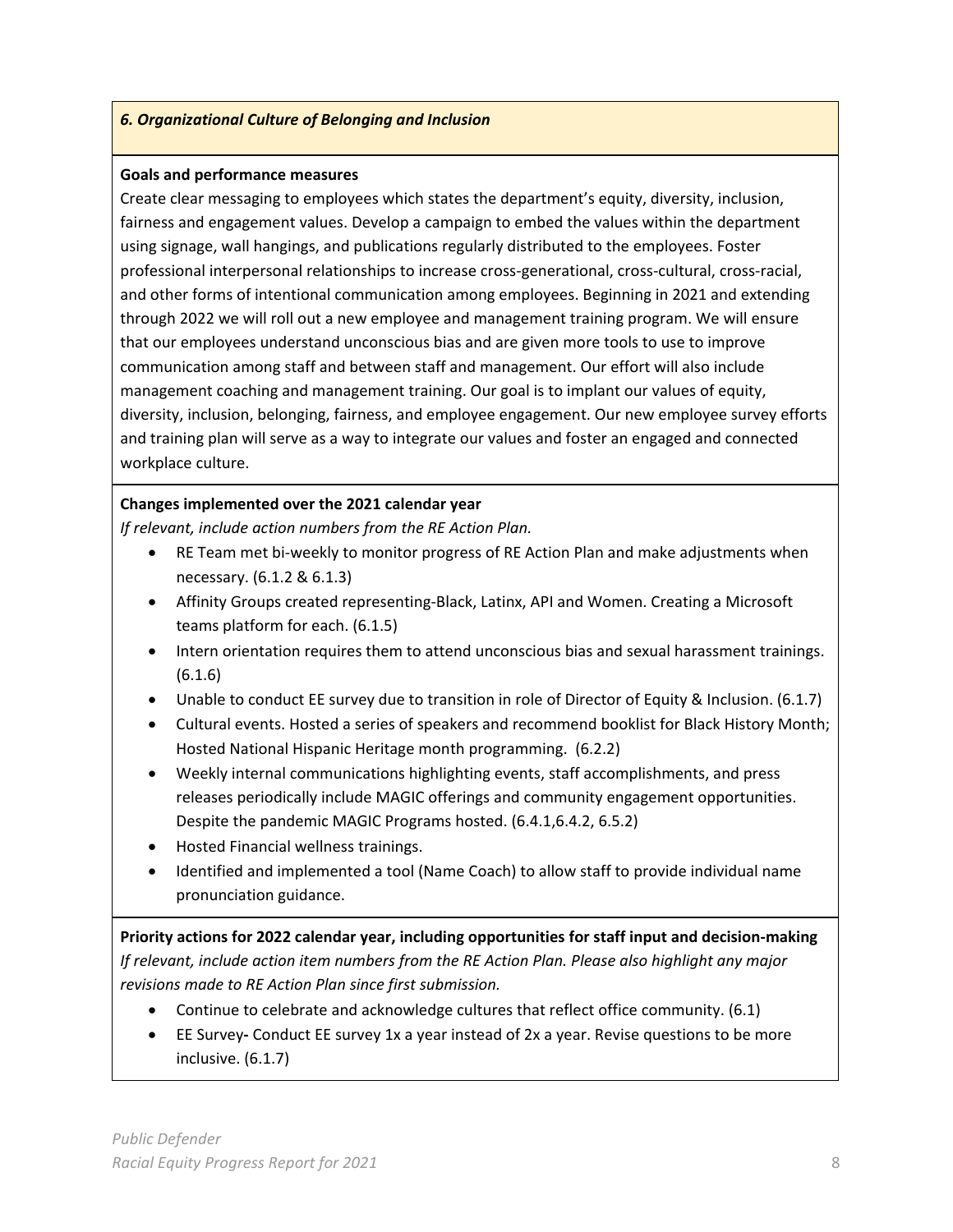- Expanded RE Team to include IT Dept and other managing Attorneys and staff Leads. (6.1.2 & 6.1.3)
- LGBTQ Affinity Group created and given a Microsoft teams platform. (6.1.5)
- Continue to offer and mandate trainings on bias, equity, diversity, inclusion, fairness, belonging to all staff and interns including a new training on advocating for and referrals and programs for transgender clients. (6.1.6)
- Pilot program on improving meaningful language access to justice by training our staff on language access matters. (6.3.4)
- MAGIC Programs continue host community centered and building events offering periodic opportunities for PDR staff to engage with the community as volunteers and mentors to young people. (6.4.1,6.4.2, 6.5.2)

*7. Boards and Commissions-N/A* 

## **Goals and performance measures**

 $\bullet$  N/A

## **Changes implemented over the 2021 calendar year**

*If relevant, include action numbers from the RE Action Plan.* 

 $\bullet$  N/A

**Priority actions for 2022 calendar year, including opportunities for staff input and decision-making** *If relevant, include action item numbers from the RE Action Plan. Please also highlight any major revisions made to RE Action Plan since first submission.*

 $\bullet$  N/A

## *Department Resourcing for Phase 1 RE Action Plan*

**Please describe your department's resourcing for Phase 1 RE Action Plan implementation in 2021.**  *Include employee names, titles, and organizational chart. Note the designated Racial Equity Leader(s) with an asterisk. Please clearly distinguish between:*

- Staff who were assigned full-time (all responsibilities were directly related to Phase 1 RE Action Plan and other departmental racial equity work) - **Marguerite Malloy, Director of Equity & Engagement**
- Staff who were assigned part-time (had responsibilities not directly related to racial equity, which were reduced for them to take on racial equity work)-N/A
- Staff who were voluntary (had responsibilities not directly related to racial equity, which were not reduced for them to take on racial equity work)-**Arelene Laxamana, Director of Human**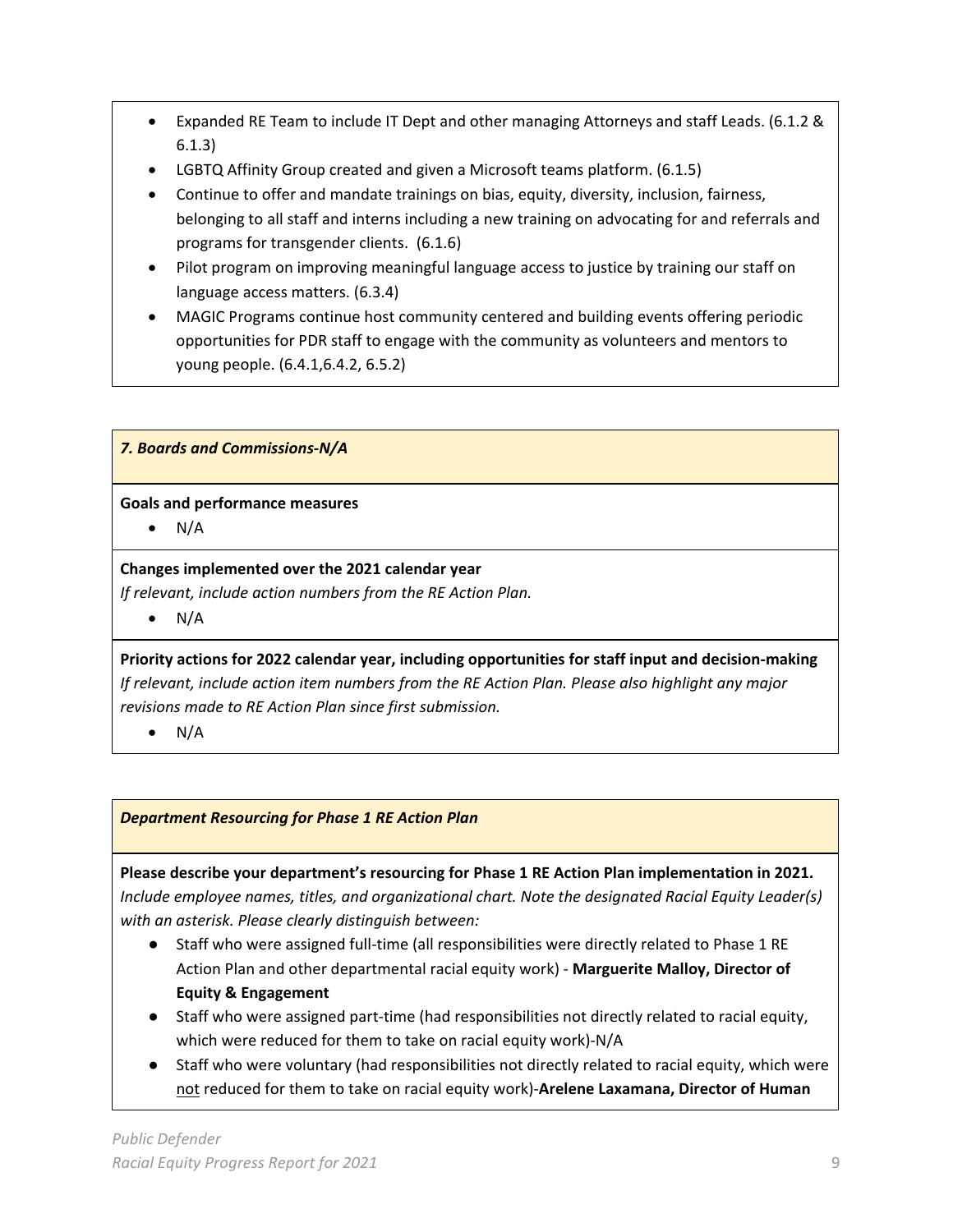**Resources, Brian Cox, Deputy Public Defender, Carolyn Goosen, Policy Director, Hadi Razzaq, Managing Attorney, Lyslynn Lacoste, BMAGIC ED, Manohar Raju, Public Defender and Matt Gonzalez, Chief Attorney.**

● Consultants/vendors (including firm name and contract number, if applicabl*e)*

**What changes, if any, do you plan for 2022?** We no longer have a Director of Equity & Engagement. Opting instead to expand our Racial Equity Leadership Team in order to maximize participation and better engagement in Racial Equity Action Plan across all PDR units and entire office. Along with voluntary staff identified above; RE Team currently includes Tyler Vu (IT Manager), Larry Roberts (IT Unit), and Jacque Wilson (2021 Growth & Development Manager and now Misdemeanor Unit Manager). We will continue to assess additional staff to join Team. The RE Leadership Team is led by Lyslynn Lacoste (Chief of Staff) and Carolyn Goosen (Policy Director)

#### *Attachments*

## **Workforce and board/commission demographic data**

*Include relevant data on status of racial equity within department, such as race/ethnicity by job classification, average pay, discipline and separation, promotions, and changes over the last calendar year. -*See above

## **Racial Equity Action Plan**

*Link to or attach current version of department Racial Equity Action Plan-* See attach current and revised for 2022